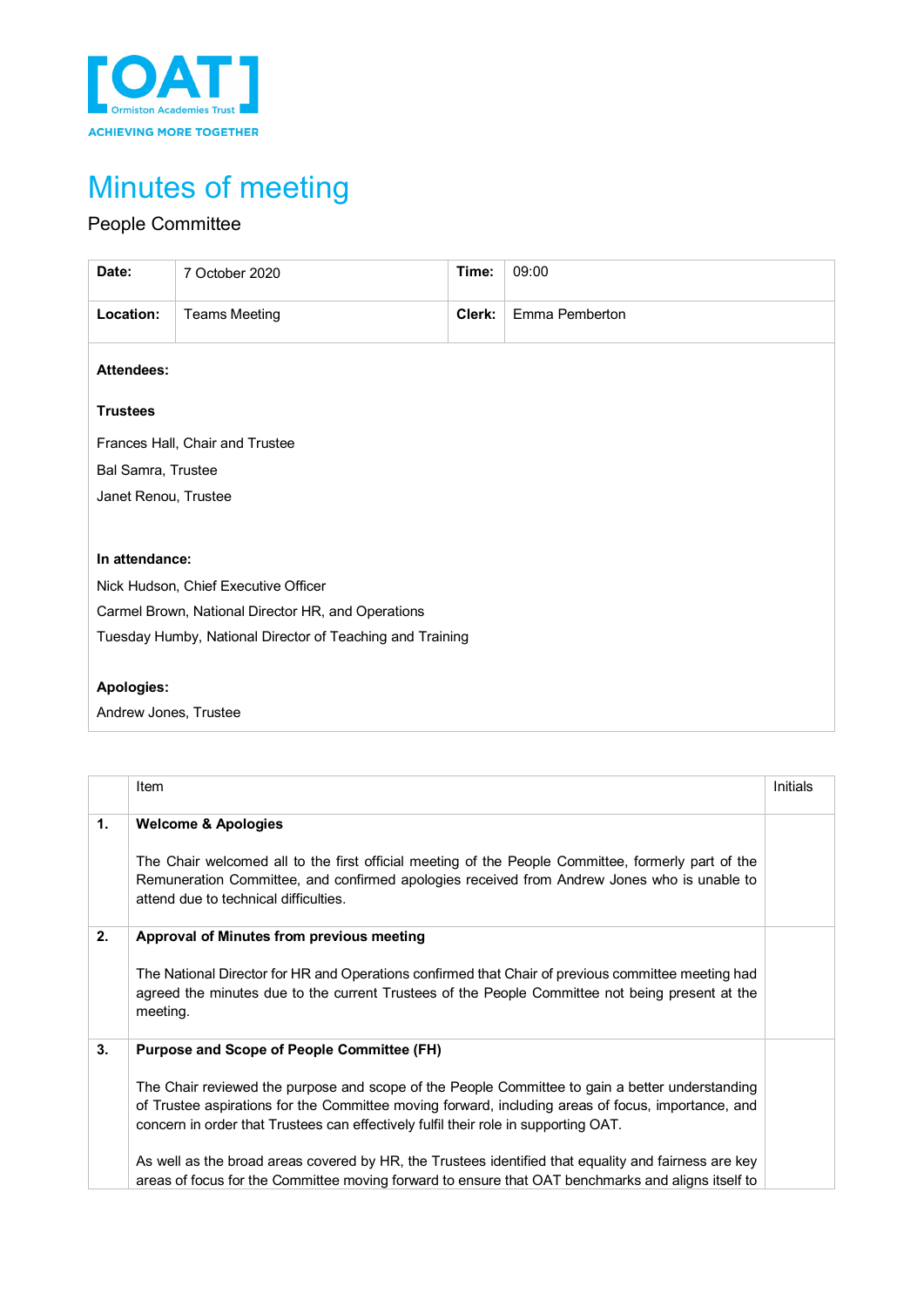

|    | <b>CHIEVING MORE TOGETHER</b>                                                                                                                                                                                                                                                                                                                                                                                                                                                                                                                                                                       |       |
|----|-----------------------------------------------------------------------------------------------------------------------------------------------------------------------------------------------------------------------------------------------------------------------------------------------------------------------------------------------------------------------------------------------------------------------------------------------------------------------------------------------------------------------------------------------------------------------------------------------------|-------|
|    | the broader market. It is the Committees hope to help create positive working environments for staff,<br>whilst supporting development and progression for employees within the Trust.                                                                                                                                                                                                                                                                                                                                                                                                              |       |
|    | The Trustees also identified that, with the expansion of the Trust, the structure and strategy of OAT<br>should be reviewed within the Committee, with focus on organisational design in order to ensure that<br>OATs staffing structure helps deliver positive outcomes for the Trust. Recruitment is an important<br>element of focus to ensure that OAT attract, retain, train and support employees wishing to progress<br>to roles either within OAT or externally.                                                                                                                            |       |
|    | The Chief Executive Officer is supportive of the People Committee assisting with the review of OAT<br>organisational design in terms of progress and direction of the OAT strategy and how this is delivered;<br>To ensure that OATs expectations and plans are in line with the broader market and match OATs<br>standards. An update on any ongoing OD work is to be brought to the next meeting.                                                                                                                                                                                                 | NH/CB |
|    | The Trustees confirmed that although the design model could be addressed by the People Committee,<br>any relevant costings would need to be deferred to the Finance and Capital Committee for review.                                                                                                                                                                                                                                                                                                                                                                                               |       |
| 4. | <b>HRD Report</b>                                                                                                                                                                                                                                                                                                                                                                                                                                                                                                                                                                                   |       |
|    | The National Director for HR and Operations outlined the background of the HR function within OAT<br>to help Trustees understand the function of the department.                                                                                                                                                                                                                                                                                                                                                                                                                                    |       |
|    | The HR function is constantly evolving and has been challenging in terms of its journey. From<br>inception academies had their own payroll systems, contracts, and processes. OAT HR have worked<br>with academies to bring these elements together so that these functions now feed directly into OAT<br>as one collective.                                                                                                                                                                                                                                                                        |       |
|    | The Trustees thanked the National Director for HR and Operations for the update on current<br>operations within the HR function. It is clear that a lot of collaborative work has taken place with both<br>EPM and Vacancy Filler, which is working well. The Trustees understand that there scope for more<br>development in both areas but ask that OAT ensure that the service they provide is not only at a high<br>standard but to also ensure that both organisations adopt our goals and aspirations so that they are<br>an extension of OAT rather than a stand-alone third party supplier. |       |
|    | The Trustees identified that inclusivity and diversity in recruitment are key areas of focus and<br>asked how OAT attracts talent. Does OAT vary the recruitment sources to facilitate diversity?                                                                                                                                                                                                                                                                                                                                                                                                   |       |
|    | The National Director for HR and Operations confirmed that in the past academies had their own<br>recruitment budget and managed their own recruitment, so they had autonomy on how to advertise<br>and recruit. The change in the process allows OAT to bring the process in-house and therefore will<br>allow OAT to focus on addressing both inclusivity and diversity.                                                                                                                                                                                                                          |       |
|    | <b>Trade Unions</b>                                                                                                                                                                                                                                                                                                                                                                                                                                                                                                                                                                                 |       |
|    | OAT is working in partnership with Trade Unions; meeting once per term and keeping communication<br>lines flowing throughout the recent Covid-19 pandemic to help manage staffing issues. A meeting was<br>held recently where no significant issues were raised, which is testament to the strength of OATs<br>relationship.                                                                                                                                                                                                                                                                       |       |
|    | The Trustees asked how trade unions view OAT and if OAT goals, aspirations and strategy are<br>shared?                                                                                                                                                                                                                                                                                                                                                                                                                                                                                              |       |
|    | The National Director for HR and Operations confirmed that trade unions see OAT as a fair and<br>reasonable employer. It does not mean that we do not have challenging and constructive discussions,<br>but we approach our relationship proactively and openly, and this is well received.                                                                                                                                                                                                                                                                                                         |       |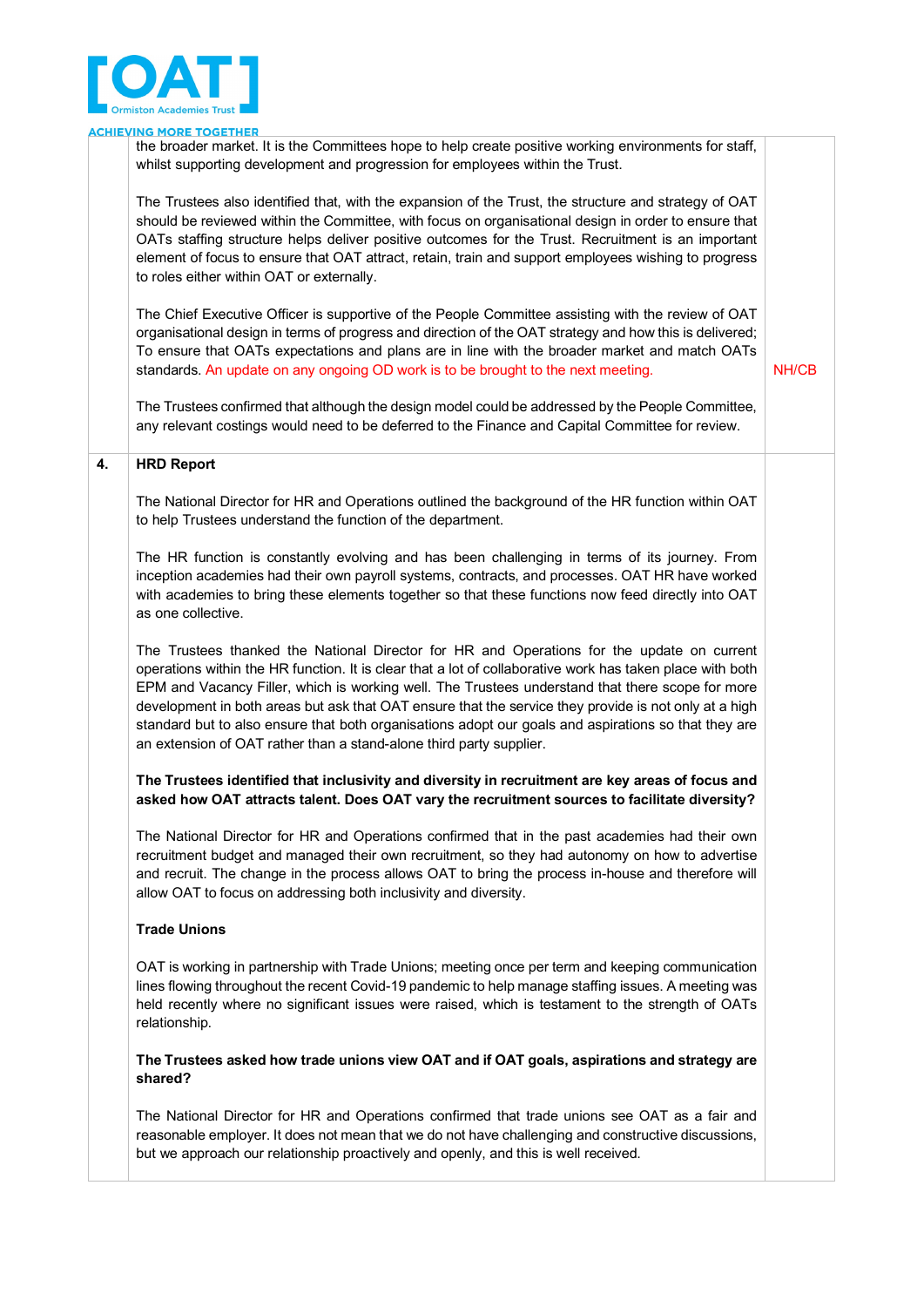

OAT has formal Joint consultative committee (JCC) meetings once per term, and these include a member of the OAT Executive team so that the unions understand the broader picture within OAT and our direction of travel. It works well and helps provide content to the meetings as well as reinforce our relationship.

#### **Terms and Conditions of OAT Staff**

An overview was provided to Trustees of the Terms and Conditions for School Teachers and how it works on a national level, including pay progression.

**Teachers pay award 2020/21**

A summary was provided, and key changes overviewed, following recommendation from STRB. These are to take place from September 2020.

## **The Trustees ask if OAT is required to follow the STRB policy or do we have ability to adopt it?**

The National Director for HR and Operations confirmed that OAT is not required to follow the STRB policy. OATs approach is in line with other MATs, although the policy remains under regular review. Principals are covered under a separate contract.

There was no desire amongst the Trustees to move away from the Terms and Conditions for School Teachers but identified that a different approach may need to be applied in order to attract and retain key leadership positions. This process may need to different to that of the wider workforce.

The Chief Executive Officer agreed that, in order to create the right culture and make improvements, that a review of pay and reward may need to be undertaken in the future.

*The Trustees requested that the existing policies be reviewed to complement one another in terms of design, behaviour and culture so that all aspects correlate across each element rather than being seen as separate entities. This would encapsulate the different pay policies for the different occupational groups within OAT.* CB

The National Director for HR and Operations confirmed that the pay scales processes for different groups of staff is being addressed across OAT by looking at principal and OAT HO staff pay and reward. This change would enable us to use pay scales more effectively in order to support progression aspirations moving forward.

#### **Data**

Data collection is an area of development. HR are working with EPM to produce a dashboard to help identify key metrics, but there are anomalies in the system that are being refined and addressed. It is hoped that the dashboard will be up and running by December assuming so that OAT can have a robust system in place, that provides reliable data.

#### **The Trustees asked for more information on 'OAT 8'.**

The Chief Executive Officer confirmed that although this had been covered within the last Board Meeting, some additional work needs to be done to help provide more information to Trustees. OAT has started to highlight and promote OAT 8 with staff and are embedding the principles within the performance management process.

The National Director for HR and Operations confirmed that the basics are covered within the people strategy but will develop over time and expressed hope that the People Committee can support in this regard.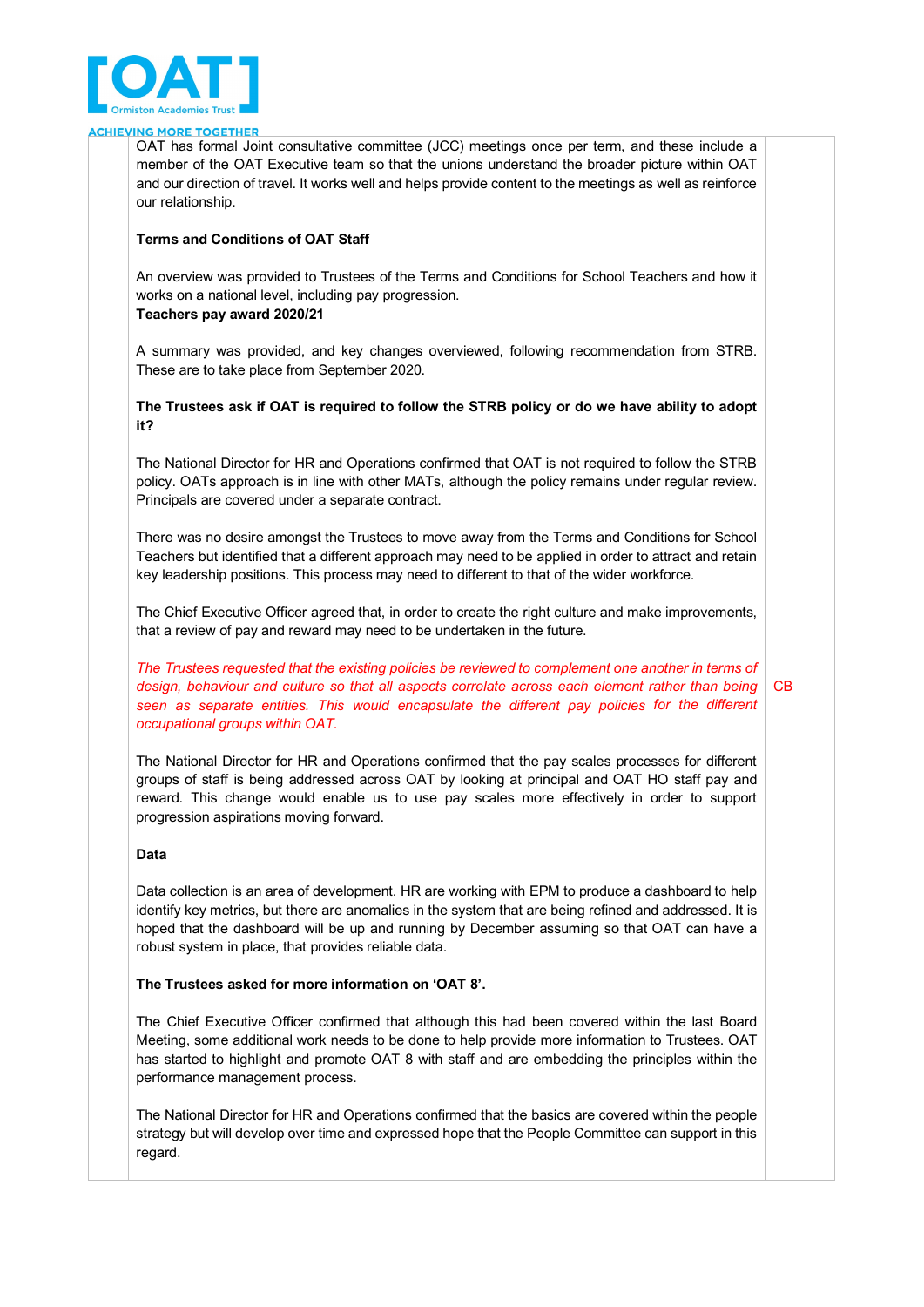

**ING MORE TOGETHER ACHIEV** The Trustees acknowledged that OATs HR function at HO is not as large as other organisations but appreciates that a number of functions are outsourced with great effectiveness. **The Trustees raised concern about the levels of staff absenteeism.**  The National Director for HR and Operations confirmed that HR had identified this as an area of concern and are working with individual academies to address absenteeism. Covid-19 has impacted across our staff and student population, but HR is mindful of staff absence figures overall and is looking at this in greater detail to see where improvement and changes can be made. **5. Principal Bonus Update 2019/2020 (CB) The Trustees asked for an update following the recent communication to principals requesting that they forego bonus to see how this was received, and also to have an update on the work on bonus so far.** The Chief Executive Officer confirmed it was agreed at the previous remuneration meeting not to award bonuses across the organisation as a whole. This was communicated to principals illustrating the intention that funds be reinvested to help disadvantaged students across the Trust to access remote learning. The response from principals overall has been very supportive of this stance. HO staff were also contacted about the HO bonus scheme and responses echo those of the principals. An outcome of this is that OAT has identified £250K to invest in devices to support disadvantaged pupils that are without laptops and/or internet connectivity. Distribution is to take place as soon as possible across as many academies as possible. **6. OAT Employee Survey** The National Director for HR and Operations provided an update on the direction of travel for delivery of the OAT Employee Survey, and established if the Trustees had any ideas, suggestions or improvement that can be incorporated before the survey is rolled-out to employees. Although local surveys have taken place, this will be the first occasion where OAT has delivered a full employee survey. In order to facilitate this, and improve anonymity for those completing the survey, OAT has engaged an external partner, Endurio, to deliver the survey, although OATs branding will be embedded. The release date for the survey was originally summer 2020 but this was delayed due to the impact of Covid-19. This has now been rescheduled to launch 4 November. The survey is set to run for a period of three weeks and will close 27 Nov 2020 with headline results available prior to Christmas. HR are working closely with the exec team to agree headline themes, of which there are 12 in total. These were summarised to Trustees. There will be c57 questions in total and work is underway to ensure that the demographic delivery of the survey is measured in such a way as not to make those in a group of 4 or less identifiable. OAT will be able to view results and identify trends Trust-wide, academy, regional and Head Office level. The results will allow OAT to view trends across the Trust as a whole, but filters can also be applied to identify feedback in areas such as IT, Estates. It is important to understand what OAT intend to do with the information collated. HR are looking to

identify trends for both developments and strengths. Action plans will be created to support each element so that there are effective outcomes. The results may trigger the need for more conversations with staff in terms of small surveys to capture specific issues and to ensure that staff feel it is a worthwhile exercise.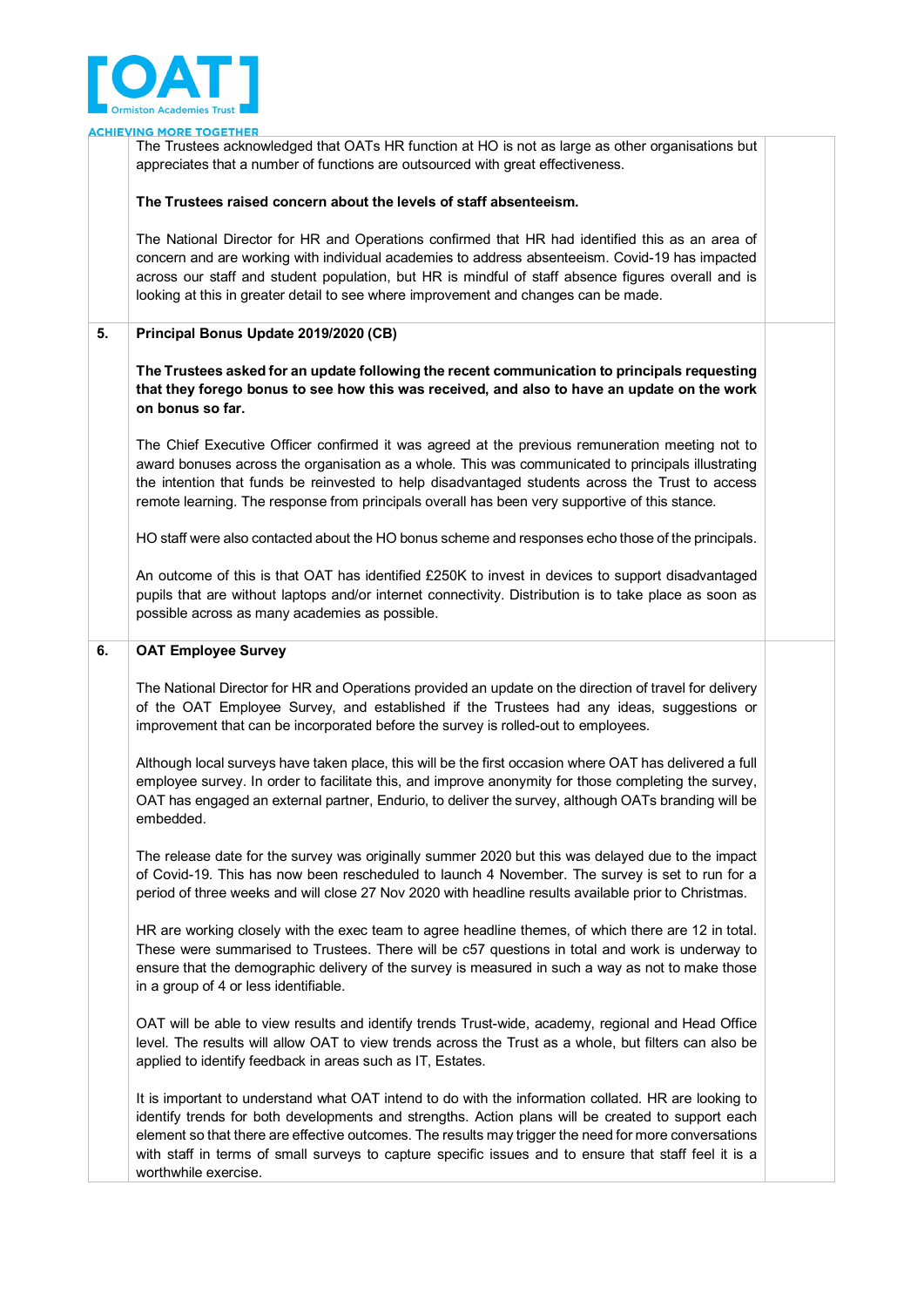

**The Trustees expressed their interest in seeing the outcome of the survey and asked if the survey would cover behaviour and culture and whether the survey would include all members of staff, regardless of position?**

The National Director for HR and Operations confirmed that the questions would cover behaviour and culture and included all members of staff.

#### **The Trustees asked if OAT would aggregate the data?**

The National Director for HR and Operations confirmed that the information could be aggregated.

**The Trustees suggested that moving forward, perhaps the next phase could include the use of pulse surveys to drill down on particular elements highlighted within the first survey. Pulse surveys help to illustrate a journey of development. This may also help support the communication of strategy with the wider staffing community.** *Additionally, the Trustees asked that OAT consider making sure that the design of the survey links to the OAT strategy, vision and values so that the results benchmark against those areas.*  CB

The Chief Executive Officer believes this to be a significant piece of work, which will provide OAT with some important benchmarking information. It is important that OAT develops better lines of communication, so that staff hear the voice of the CEO, but also stated that this is important for other key roles within the Trust too. How we move forward following the survey will be key.

## **7. Reward Strategy: Update for Principals 2020/2021**

OAT has taken the decision to review the way in which principals are rewarded; Moving away from spot salaries and performance related bonus to a set of principal leadership scales, OAT group sizes and OAT Challenge points in order to create a new performance related pay progression for OAT Principals.

The National Director for HR and Operations confirmed that the existing policy has been in place since OATs inception and significant changes have taken place throughout the Trust. OAT is looking to improve and create a robust system.

OAT is working with Brown Jacobson to deliver this project, which includes a proposal to move Principals to Individual School Ranges. This will allow principals to be mapped within pay scales and pay points across the Trust and will allow OAT the opportunity to align salaries, whilst enabling principals to develop and progress forward.

Work has taken place already to map principals across the proposed pay scales, to help identify where individual principal's pay would sit.

For principals who's salary it at the top end of their salary range it is important that they still have the opportunity to develop and progress. It is proposed this will be covered by the introduction of 'OAT challenge points', that will provide the opportunity to reward a principal where a salary increase would not be possible. The system would require OAT Executive level sign off and would allow high performance to be rewarded.

For those at the top of their salary bracket, there may be the requirement to freeze pay until the pay scales catch up, or to only receive cost of living increases until salary scales align.

**The Trustees asked that OAT look at other options within the Trust, not simply at the role of principal in isolation. Is there any further opportunity for principals to support the wider academic community that may help salary progression?**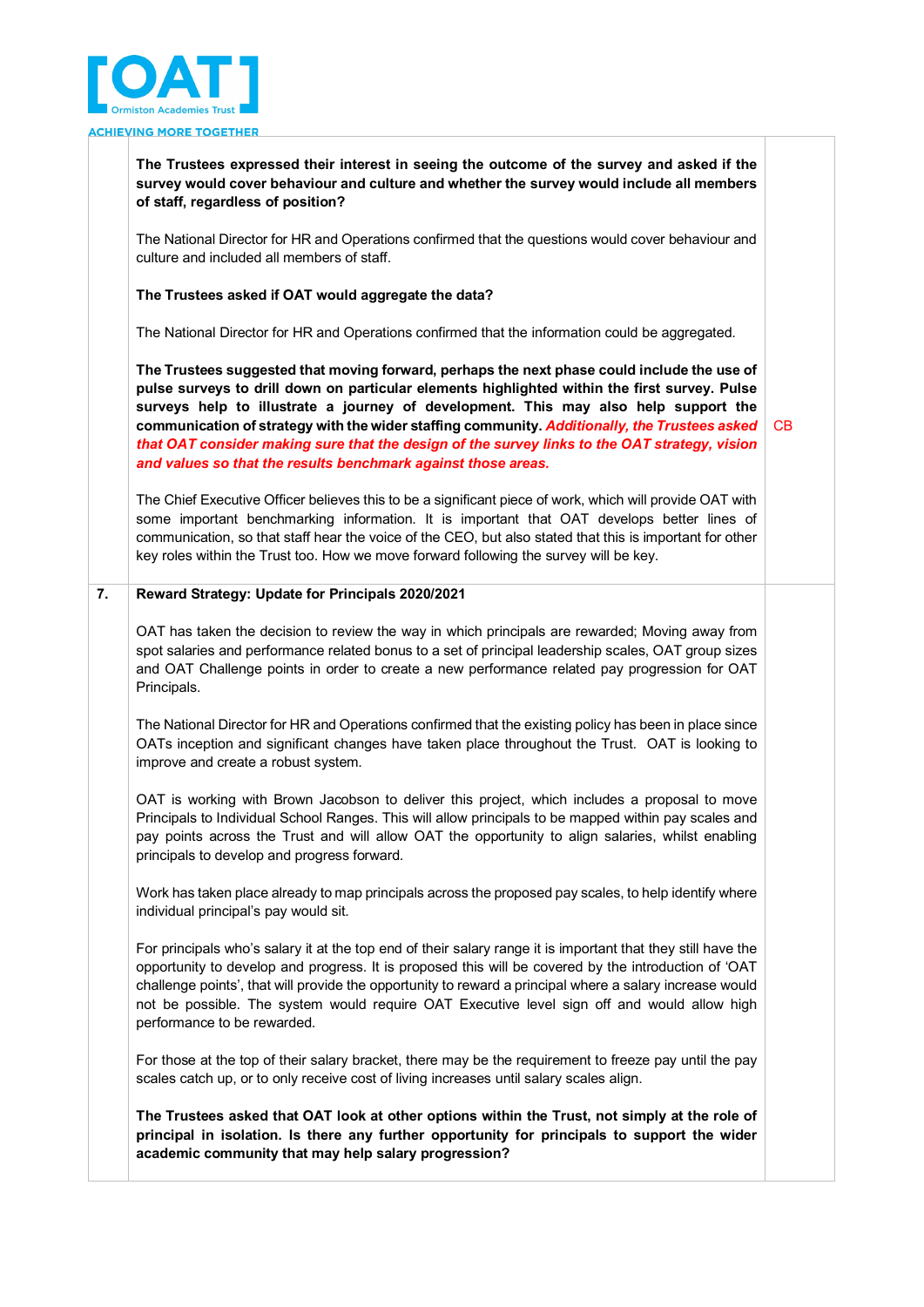

| The Chief Executive Officer confirmed that Regional Directors currently manage Principals, but OAT |  |
|----------------------------------------------------------------------------------------------------|--|
| also have Regional Executive Principals that are centrally employed but managed by Regional        |  |
| Directors. These roles are situated in the North and West. OATs challenge is to provide scope for  |  |
| principals to be able to move and progress. This was recently achieved through promotion of a      |  |
| Principal in the East to a Regional Director position.                                             |  |
|                                                                                                    |  |

The Trustees discussed the importance of staff development, having a structured pay progression, the balance between market forces and performance on pay structures, clear career pathways , ensuring equal pay and how employees exit a role, whether internally through promotion or through external recruitment.

The Trustees highlighted that a role within OAT is much more than just a salary. There are other benefits to consider such as pension and development training opportunities. These are just as valuable as salary and should be promoted as such.

The Chief Executive Office explained that following the recent remuneration committee meeting it was agreed that it was not the appropriate time to review the salary of specific leadership roles due to economic conditions. *Would the Committee be comfortable with OAT revisiting this decision to broaden the scope of work and allow a more holistic approach to the project?* NH/CB

The Trustees would welcome other leadership roles being included in the salary review. It was noted that whilst the review should be undertaken, this did not mean that the outcomes have to be implemented immediately. The Trustees are also keen to ensure that the changes do not give rise to increased significant total salary costs.

*The Trustees would also like to encourage OAT to promote the wider reward benefits available to candidates/employees such as pensions and training.* CB

**The Trustees asked how OAT manage behaviours within the Trust so that academies are collaborative and outward facing.** 

The Chief Executive Officer confirmed that behaviour features within the principal performance reviews but that is also a key part to the recruitment process moving forward so that OAT promotes the right cultures and behaviours across the Trust. There is more work to be done in this area and so the Trustees will be updated on an ongoing basis.

#### **8. Reward Strategy: Update for HO Staff 2020/2021**

The National Director for HR and Operations provided an update on piece of work to move the existing Head Office staff pay and reward scheme to a more structure system of performance related pay with a robust grading and pay scheme, and would welcome any suggestions from Trustees to support the process moving forward.

OAT currently employs 80 staff within 45 roles and in order to review the process OAT are partnering with an external supplier to conduct a role mapping exercise to look at identifying either job families or to focus on different themes of management and leadership roles. The approach is still under review and yet to be agreed.

It is important that costing of this project be assessed before proceeding. At present Head Office staff do not receive a salary review and receive the standard rate of living salary increase each year. It is therefore important to evaluate the cost implications and impact before proceeding.

**The Trustees asked if this project captures all functions to ensure that career progression within the Trust is clearly visible?**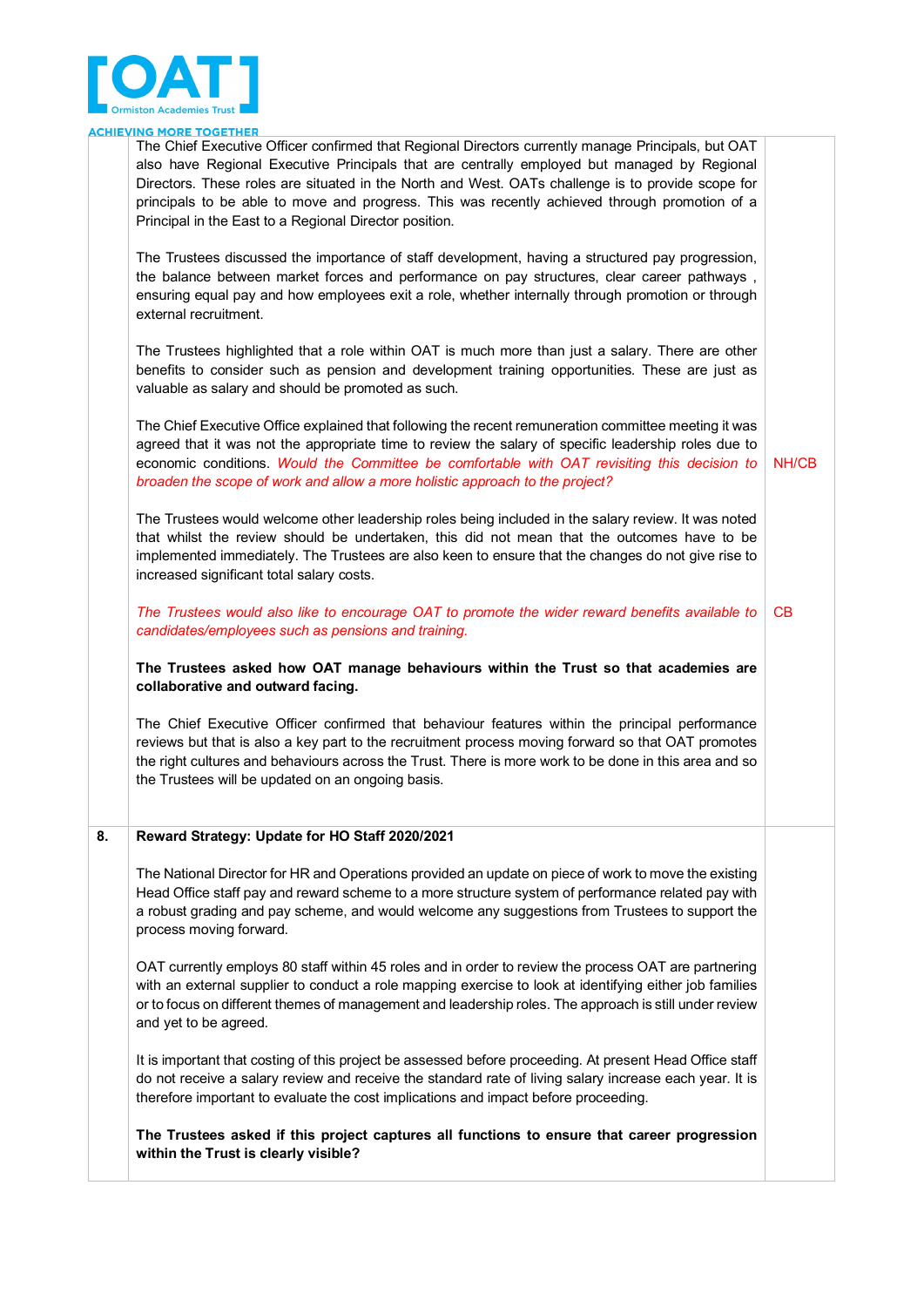

The National Director for HR and Operations confirmed that this would at Head Office level. This will not include the support roles in the academies, whose pay is covered by the Green Book, but the focus of those roles and their relationship with HO will be considered.

#### **The Trustees asked how performance related pay may be communicated to employees. Would the focus be on culture and behaviour or on achieving bonus?**

The National Director for HR and Operations confirmed that the focus will be on rewarding the right behaviours and outcomes. Any communication around this topic would be agreed once decisions made to move forward on performance related pay for principals and OAT HO staff.

An update will be provided on progress to Trustees at the next meeting.

# **9. Teaching and Training Update**

The National Director of Teaching and Training provided an update on Ormiston's SCITT provision. 'The Oaks' has undergone significant development this year after enjoying a great relationship with over 40 academies across five different regions but only four of these were Ormiston Academies.

SCITT provision has increased significantly. There is now a hub located in Birmingham (NEWA), and The OAKS is now expanding to Norfolk in the East. UCAS opens this week and every department has been engaged to push this forward and not let Covid determine the future of the programme.

#### **Next steps for SCITT**

At present the OAKS captures 24 of Ormiston's Academies and the hope is to reach all secondary academies within the Trust. In addition, after establishing OAKS in Norfolk, focus will move to establishing a hub in Suffolk, so that there is provision in the West, East and South. Alongside this, there are plans to also try and find a solution to support primary.

#### **Induction package and CPD available**

A structured NQT induction programme has been developed to support newly qualified teaching staff joining OAT, with the added benefit of professional development training available across a diverse section of subjects, including Science, Maths and English.

#### **Leadership development**

Leadership classes are now full, with 163 staff accessing training programmes throughout OAT. In addition, there are currently 24 staff delivering training from within OAT.

Regular meetings take place with Principals' every half-term to agree training and development needs to ensure that the programmes continue to develop and support the teaching staff. Work is also taking place with Teaching and Learning leads within academies to formalise the early career framework.

#### **Quixote CPD**

Quixote CPD software has been developed to track staff engagement more effectively and widely. Providing one centralised area to record learning and development activities, alongside performance management. Allowing both data and CPD to talk to one another.

#### **Why we need it?**

There are packages out there that do support academies, such as Bluesky, which is used within some of our academies, but these are very costly so if we allow academies the ability to use BlueSky we look set to incur a large financial loss. Our hope is to bring this requirement in-house using Quixote CPD.

#### **Timescales**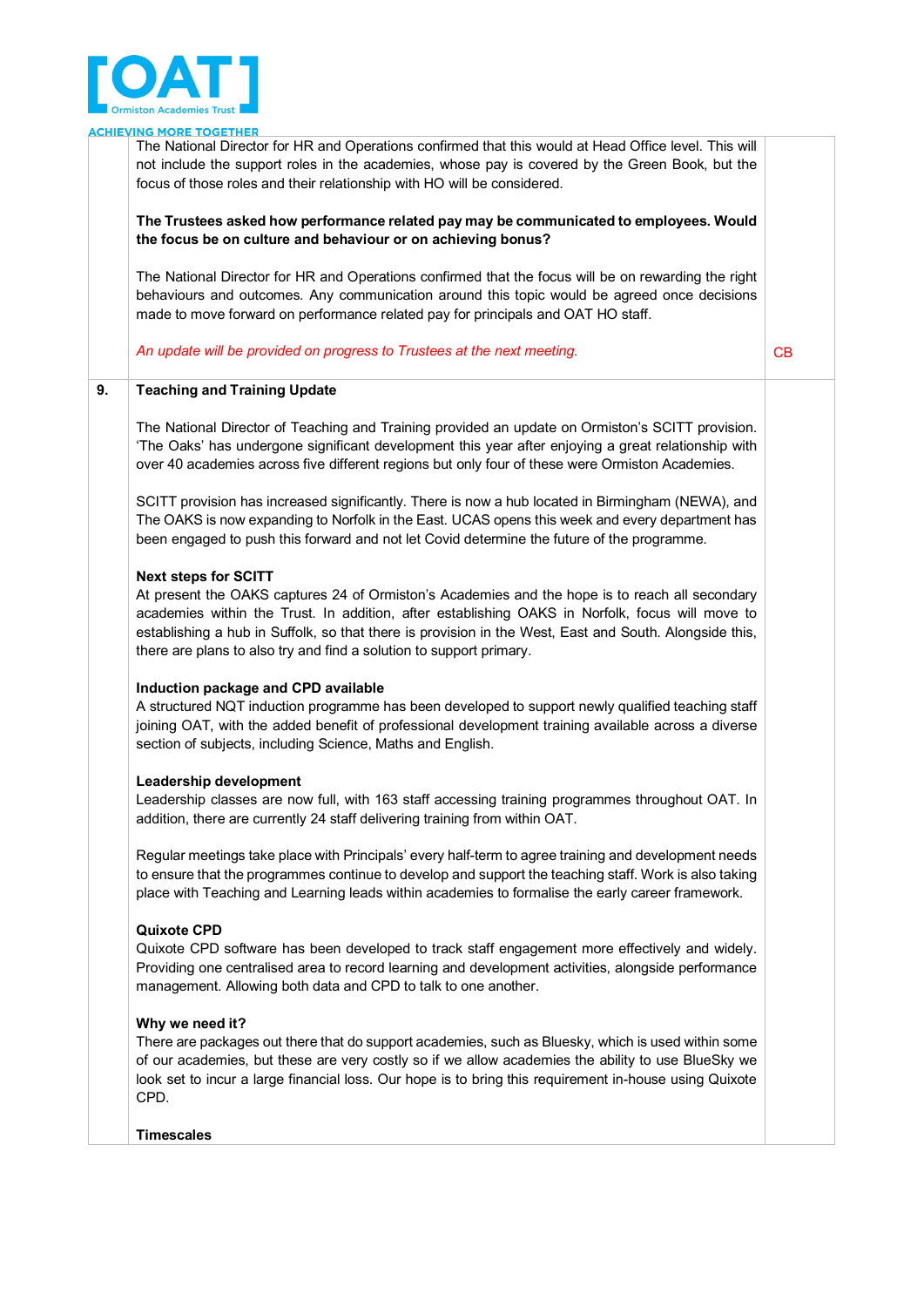

|     | <b>ACHIEVING MORE TOGETHER</b>                                                                                                                                                                                                                                                                                                                                                                                                                                                                                                          |  |
|-----|-----------------------------------------------------------------------------------------------------------------------------------------------------------------------------------------------------------------------------------------------------------------------------------------------------------------------------------------------------------------------------------------------------------------------------------------------------------------------------------------------------------------------------------------|--|
|     | It is hoped that the new system will be released over a three-year period, to replace Bluesky provision<br>but a review process will need to take place with academies in the first instance with academies to<br>ascertain feasibility of moving over.                                                                                                                                                                                                                                                                                 |  |
|     | The Trustees appreciate the work that has gone into producing this software and believe this will<br>provide a good vehicle to evaluate, feedback and develop staff development.                                                                                                                                                                                                                                                                                                                                                        |  |
|     | The Trustees asked if the system would capture all training, including mandatory training for<br>staff?                                                                                                                                                                                                                                                                                                                                                                                                                                 |  |
|     | The National Director for Teaching and Learning confirmed that it is hoped that OAT can tailor the<br>offering so that each individual has their own training page, perhaps with links to IHASCO to provide<br>high levels of CPD to support staff, even if staff move to roles outside OAT.                                                                                                                                                                                                                                            |  |
|     | The Chief Executive Officer highlighted that this presentation shows the significant progress OAT has<br>made in this area. Although the scope of work will take three years, it illustrates the strides that OAT<br>is taking in moving forward.                                                                                                                                                                                                                                                                                       |  |
|     | To be included as standard agenda item moving forward.                                                                                                                                                                                                                                                                                                                                                                                                                                                                                  |  |
| 10. | <b>Review of People Risk Register</b>                                                                                                                                                                                                                                                                                                                                                                                                                                                                                                   |  |
|     | The Chair confirmed that the full Risk Register, maintained within the Audit Committee, has been<br>reviewed and items relating directly to the People Committee have been extracted to form the People<br>Risk Register.                                                                                                                                                                                                                                                                                                               |  |
|     | The Trustees identified that some work would need to take place in terms of the wording of these risks<br>to align them more closely to the People Committee.                                                                                                                                                                                                                                                                                                                                                                           |  |
|     | In addition, there may be further risks to include as members of the People Committee establish a<br>better understanding of its role and purpose in coming months.                                                                                                                                                                                                                                                                                                                                                                     |  |
|     | The risk register will be reviewed and updated at the next meeting.                                                                                                                                                                                                                                                                                                                                                                                                                                                                     |  |
| 11. | A.O.B.                                                                                                                                                                                                                                                                                                                                                                                                                                                                                                                                  |  |
|     | Trustees asked how staff are feeling following the return to school life?                                                                                                                                                                                                                                                                                                                                                                                                                                                               |  |
|     | The Chief Executive Officer confirmed that, in terms of Principals' academies are in a different place<br>to three weeks ago. Academies are now set in a routine and rhythm within the new Covid world.<br>Principals' now know what they are doing with regards to the structure of the school day and how<br>students and staff move around school. However, increased communication requirements in terms<br>of monitoring and reporting have created some levels of anxiety for principals, which has been a drain<br>on resources. |  |
|     | For teachers, the main impact has been on the location of their classes, which they have now adapted<br>to, but there are additional challenges as a result for them to deal with.                                                                                                                                                                                                                                                                                                                                                      |  |
|     | As mentioned previously, OAT has worked closely with both academies and trade unions, and it is<br>testament to our relationship that only a small number of issues have been raised from academies<br>and trade unions.                                                                                                                                                                                                                                                                                                                |  |
|     | The National Director for HR and Operations wished to commend principals for their fantastic work.<br>They worked hard to ensure that staff in academies were kept fully informed and aware of what actions<br>needed to take place.                                                                                                                                                                                                                                                                                                    |  |